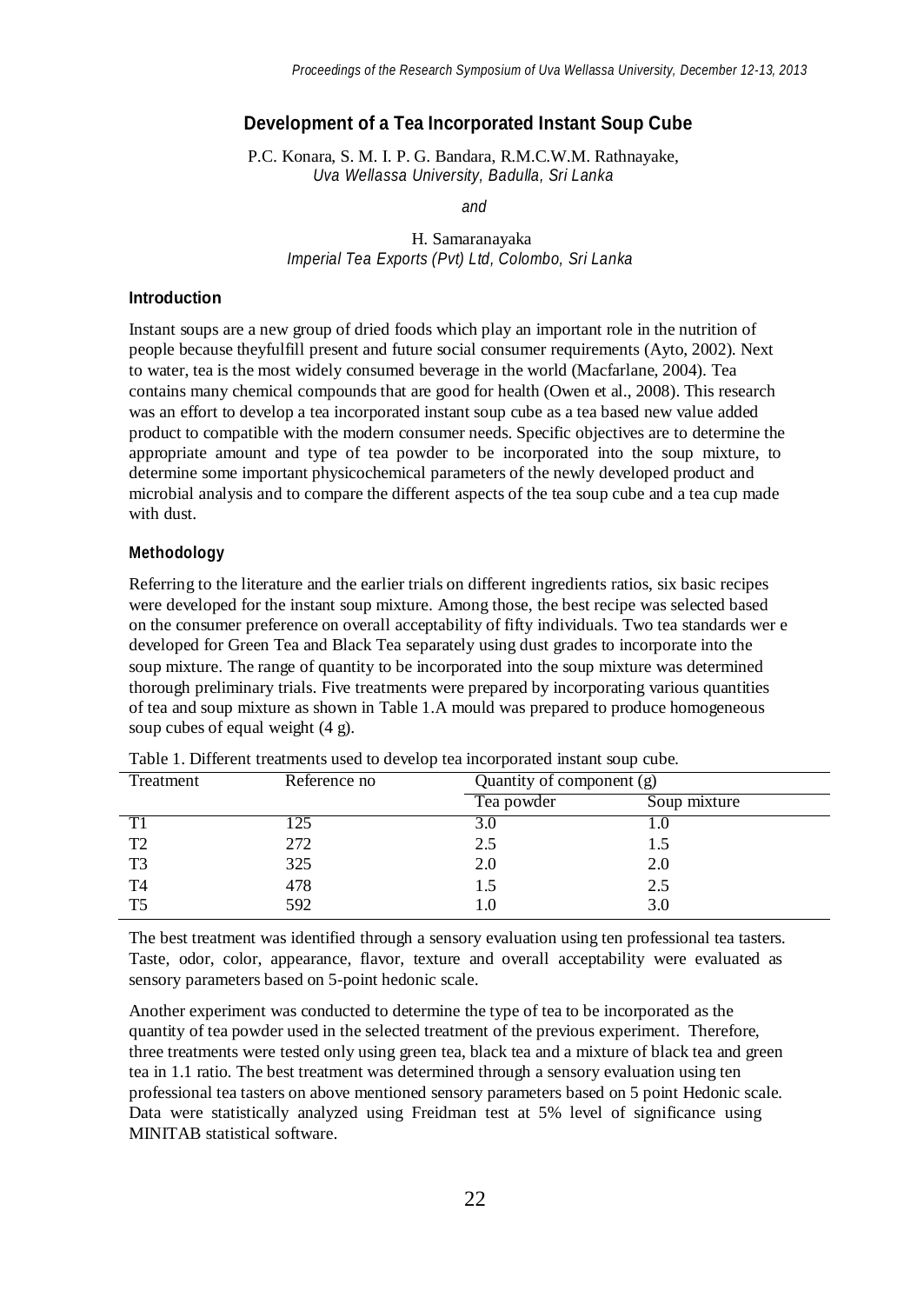The caffeine content, protein content, polyphenol content and anti-oxidant activity were determined for the newly developed tea incorporated instant soup cube. Aerobic palate count was calculated fortnightly for a period of two months as microbiological analysis.

### **Results and Discussion**

Among the six basic recipes of soup mixtures, the second recipe was selected considering the majority of the consumer preference of 56%.

Analyzed statistical data of the sensory evaluation of first experiment revealed that, there was a significant difference  $(p<0.05)$  among five treatments in respect to the all the sensory attributes tested except the appearance. There was no significant difference  $(p>0.05)$  among the five treatments for the sensory attribute of appearance. According to the Figure 1, Treatment 3 (325) which consisted of 2.0 g of tea powder and 2.0 g of soup mixture was selected as the best treatment to develop the new product since each of the significantly different attribute bears the highest rank mean and median values.



Figure 1. Sensory profiles of different treatments tested.

Considering the analyzed data of the sensory evaluation of the second experiment, there was a significant difference  $(p<0.05)$  among three treatments tested for tea powder prepared using different tea types for the sensory attributes of odor, taste, texture and overall acceptability. Color, appearance and flavour attributes did not show any significant difference  $(p>0.05)$ among treatments tested. Based on the corresponding highest rank mean and median values, the tea powder containing only black tea was selected to use for the new product development.

| Parameter  | New Product $(\%)$ |
|------------|--------------------|
| Protein    | $0.3 *$            |
| Caffeine   | 16.11              |
| Polyphenol | 6.78               |

\*The protein percentage is expressed as a percentage of nitrogen

Usually, teas originating from India or Sri Lanka varieties (*Camellia sinensis* var. assamica) (30 %) have higher polyphenol contents than those from the Chinese variety (*Camellia sinensis* var. sinensis) (20 %). Total polyphenol content in black tea bags ranged from 0.42 % to 0.55 % in Argentina tea (Anesini, 2008). The range found between for polyphenol content is due to post maturation process where black tea continues to ferment (Cloughley, 1981). Therefore,